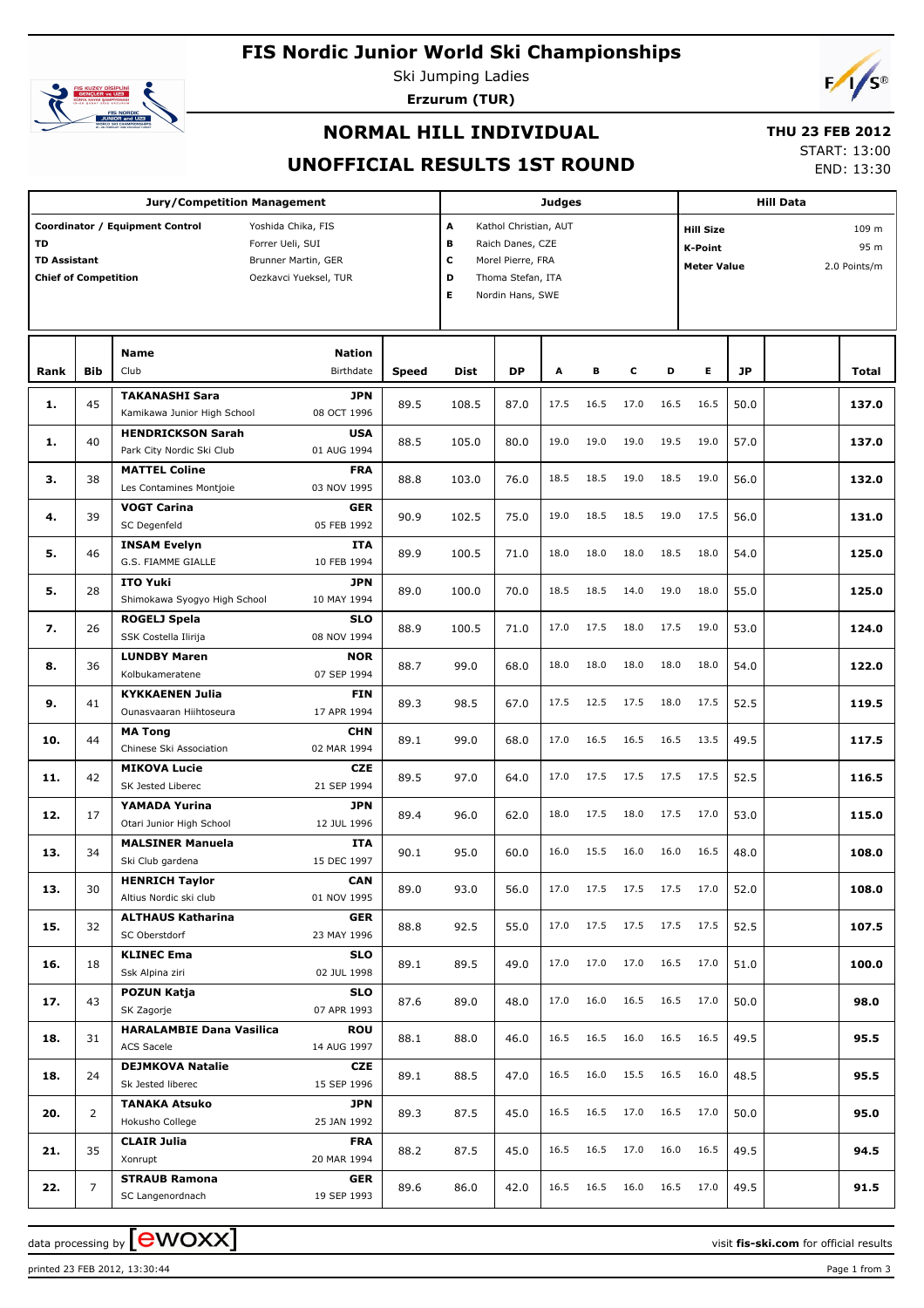# **FIS Nordic Junior World Ski Championships**



Ski Jumping Ladies **Erzurum (TUR)**



## **NORMAL HILL INDIVIDUAL**

#### **THU 23 FEB 2012**

### **UNOFFICIAL RESULTS 1ST ROUND**

START: 13:00 END: 13:30

|      |                |                                                 |                           |              |      |           |      |      |      |           |      |      | <b>LIVD. 19.90</b> |
|------|----------------|-------------------------------------------------|---------------------------|--------------|------|-----------|------|------|------|-----------|------|------|--------------------|
|      |                | Name                                            | <b>Nation</b>             |              |      |           |      |      |      |           |      |      |                    |
| Rank | <b>Bib</b>     | Club                                            | Birthdate                 | <b>Speed</b> | Dist | <b>DP</b> | A    | в    | c    | D         | E.   | JP   | Total              |
| 23.  | 29             | <b>STEEN HANSEN Synne</b><br>Pors IF            | <b>NOR</b><br>01 JAN 1993 | 90.6         | 86.0 | 42.0      | 15.5 | 16.0 | 15.5 | 15.5      | 16.5 | 47.0 | 89.0               |
| 24.  | 25             | <b>KEIL Katharina</b><br>NST Salzkammergut      | <b>AUT</b><br>19 APR 1993 | 89.3         | 84.0 | 38.0      | 16.5 | 16.5 | 16.5 | 16.0      | 16.5 | 49.5 | 87.5               |
|      |                |                                                 |                           |              |      |           |      |      |      |           |      |      |                    |
| 25.  | 12             | <b>WUERTH Svenja</b><br>SV Baiersbronn          | <b>GER</b><br>20 AUG 1993 | 90.1         | 84.0 | 38.0      | 16.0 | 16.0 | 16.5 | 16.5      | 16.5 | 49.0 | 87.0               |
| 26.  | 23             | <b>LUSSI Nina</b><br>New York Ski Ed Foundation | <b>USA</b><br>29 MAR 1994 | 89.9         | 84.0 | 38.0      | 15.5 | 16.0 | 15.5 | 16.0      | 16.5 | 47.5 | 85.5               |
| 27.  | 16             | <b>ROIDER Cornelia</b><br>SC Seekirchen         | <b>AUT</b><br>09 JUL 1994 | 88.0         | 83.5 | 37.0      | 15.0 | 15.5 | 15.0 | 15.0      | 15.5 | 45.5 | 82.5               |
|      |                | <b>HAGEMOEN Jenny Synnove</b>                   | <b>NOR</b>                |              |      |           |      |      |      |           |      |      |                    |
| 28.  | 20             | Gausdal Skilag                                  | 23 FEB 1993               | 88.4         | 81.5 | 33.0      | 16.0 | 16.5 | 16.5 | 17.0      | 16.0 | 49.0 | 82.0               |
| 28.  | 11             | <b>LEMARE Lea</b>                               | <b>FRA</b>                | 88.4         | 82.0 | 34.0      | 16.0 | 16.0 | 16.0 | 16.0      | 17.0 | 48.0 | 82.0               |
|      |                | Courchevel                                      | 21 JUN 1996               |              |      |           |      |      |      |           |      |      |                    |
| 30.  | 15             | <b>DOLEZELOVA Michaela</b><br>Sokol Kozlovice   | <b>CZE</b><br>12 JUL 1994 | 88.5         | 83.0 | 36.0      | 16.0 | 14.5 | 15.0 | 16.0      | 14.5 | 45.5 | 81.5               |
| 31.  | 8              | <b>BOGATAJ Ursa</b>                             | <b>SLO</b>                | 88.6         | 81.0 | 32.0      | 16.0 | 14.5 | 16.0 | 16.0      | 10.5 | 46.5 | 78.5               |
|      |                | SSK Costella ilirija                            | 07 MAR 1995               |              |      |           |      |      |      |           |      |      |                    |
| 32.  | 22             | <b>RAUTIONAHO Jenny</b><br>Ounasvaaran Ski club | <b>FIN</b><br>26 JUL 1996 | 89.0         | 79.5 | 29.0      | 16.0 | 16.5 | 16.0 | 16.5      | 16.0 | 48.5 | 77.5               |
|      |                | <b>BLAZKOVA Barbora</b>                         | <b>CZE</b>                |              |      |           |      |      |      |           |      |      |                    |
| 32.  | 9              | Jkl Desna                                       | 23 SEP 1997               | 88.2         | 80.5 | 31.0      | 15.5 | 14.5 | 15.0 | 16.0      | 16.5 | 46.5 | 77.5               |
| 34.  | $\overline{4}$ | <b>SCHOITSCH Sonja</b><br>SV Achomitz/Zahmoc    | <b>AUT</b><br>05 FEB 1997 | 88.8         | 80.5 | 31.0      | 15.5 | 15.5 | 15.5 | 15.0      | 15.0 | 46.0 | 77.0               |
|      |                | <b>ENGLUND Nita</b>                             | <b>USA</b>                |              |      |           |      |      |      |           |      |      |                    |
| 35.  | 19             | Kiwanis Ski Club                                | 10 JUN 1992               | 88.1         | 79.5 | 29.0      | 15.5 | 16.0 | 16.0 | 15.5      | 16.0 | 47.5 | 76.5               |
|      |                | <b>ENGER Gyda</b>                               | <b>NOR</b>                |              |      |           |      |      |      |           |      |      |                    |
| 36.  | 3              | Hernes IL                                       | 14 JAN 1993               | 88.9         | 78.0 | 26.0      | 15.5 | 16.0 | 16.0 | 15.5      | 16.0 | 47.5 | 73.5               |
|      |                | LI Xueyao                                       | <b>CHN</b>                |              |      |           |      |      |      |           |      |      |                    |
| 37.  | 10             | Chinese Ski Association                         | 11 APR 1995               | 89.3         | 76.5 | 23.0      | 15.0 | 13.5 | 14.5 | 15.5      | 15.0 | 44.5 | 67.5               |
| 38.  | 21             | <b>SEPANDJ Jasmine</b>                          | <b>CAN</b>                | 88.4         | 75.5 | 21.0      | 15.5 | 15.0 | 15.5 | 15.5      | 15.0 | 46.0 | 67.0               |
|      |                | Altius Nordic ski club                          | 05 APR 1995               |              |      |           |      |      |      |           |      |      |                    |
| 39.  | 37             | <b>HOELZL Chiara</b><br>SV Schwarzach           | <b>AUT</b><br>18 JUL 1997 | 87.9         | 74.5 | 19.0      | 16.5 | 15.5 | 16.0 | 16.0      | 15.0 | 47.5 | 66.5               |
|      |                | JI Cheng                                        | <b>CHN</b>                |              |      |           |      |      |      |           |      |      |                    |
| 40.  | 5              | Chinese Ski Association                         | 10 AUG 1993               | 89.2         | 72.5 | 15.0      | 15.0 | 13.5 | 13.5 | 15.5      | 16.0 | 44.0 | 59.0               |
| 41.  | 47             | <b>TIKHONOVA Sofya</b><br>Sankt-Petersburg      | <b>RUS</b><br>16 NOV 1998 | 87.5         | 68.5 | 7.0       | 15.5 | 15.5 | 15.5 | 15.5 15.5 |      | 46.5 | 53.5               |
|      |                | <b>GIANMOENA Veronica</b>                       | ITA                       |              |      |           |      |      |      |           |      |      |                    |
| 42.  | 13             | Us Lavaze varena                                | 25 OCT 1995               | 88.8         | 69.0 | 8.0       | 15.0 | 15.0 | 15.0 | 15.0      | 15.5 | 45.0 | 53.0               |
|      |                | <b>ESPIAU Caroline</b>                          | <b>FRA</b>                |              |      |           | 15.0 | 15.0 | 15.5 | 15.0      | 15.0 |      |                    |
| 43.  | 6              | U.S. Autrans                                    | 29 SEP 1992               | 88.6         | 66.0 | 2.0       |      |      |      |           |      | 45.0 | 47.0               |
| 44.  | 33             | <b>KUSTOVA Alexandra</b><br>Magadan             | <b>RUS</b><br>26 AUG 1998 | 85.9         | 62.0 | $-6.0$    | 15.0 | 15.0 | 15.5 | 15.0      | 15.5 | 45.5 | 39.5               |
|      |                | <b>VESHCHIKOVA Anastasia</b>                    | <b>RUS</b>                |              |      |           |      |      |      |           |      |      |                    |
| 45.  | 14             | Moscow SHVSM                                    | 28 JUL 1995               | 86.2         | 59.5 | $-11.0$   | 14.0 | 13.5 | 15.0 | 15.0      | 15.0 | 44.0 | 33.0               |
| 46.  | $\mathbf{1}$   | RASHITOVA Adelya                                | <b>RUS</b>                | 87.2         | 53.5 | $-23.0$   | 14.5 | 13.0 | 12.5 | 14.0 14.5 |      | 41.5 | 18.5               |
|      |                | Ufa                                             | 03 MAY 1994               |              |      |           |      |      |      |           |      |      |                    |

| <b>Disqualified</b> |               |          |  |  |  |  |  |  |  |
|---------------------|---------------|----------|--|--|--|--|--|--|--|
| <b>Bib</b>          | Name          | Reason   |  |  |  |  |  |  |  |
| ר ר<br>$\epsilon$   | LIU Qi        | SCE1 Ski |  |  |  |  |  |  |  |
|                     | $\equiv$<br>− |          |  |  |  |  |  |  |  |

data processing by **CWOXX**  $\blacksquare$